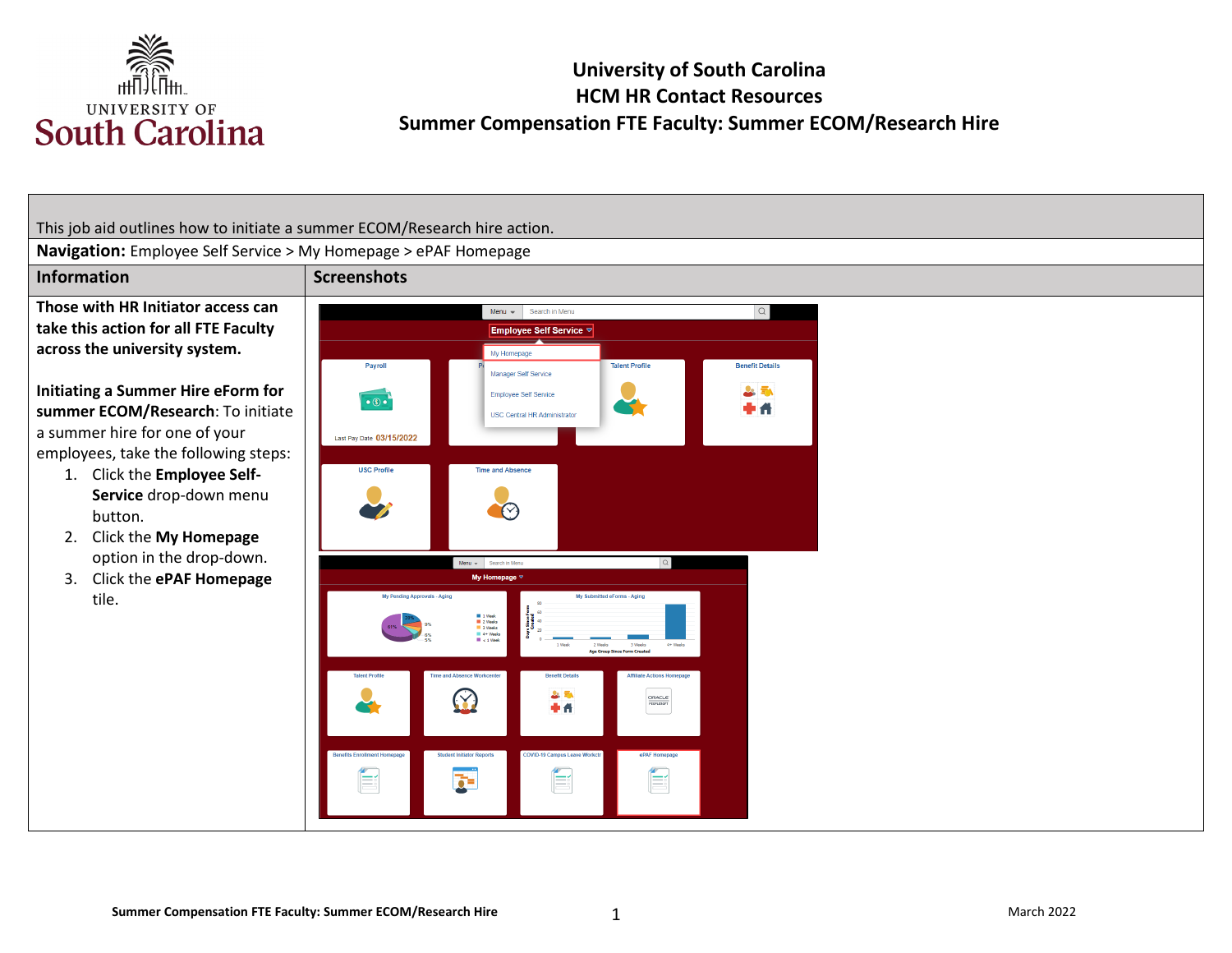

| On the ePAF homepage enter your<br>employee's name or USC ID in the<br>Search for Person field, then click<br>the Search button.<br>The results that appear are referred<br>to as Search Cards. Determine the<br>appropriate Search Card by<br>reviewing the EMPL ID (aka USC ID),<br>EMPL record, Department, EMPL<br>Class, and other data presented.<br>On the appropriate Search Card, click<br>the Related Actions Menu button. | < My Homepage<br><b>Start a Personnel Action Form</b><br>Search for X40070049<br>Person<br>Just<br>$\check{ }$<br>Search In<br>Clear<br>Search<br>Add a New Person<br><b>Act on Personnel Action Form</b><br><b>Getting Started</b><br><b>D</b> Evaluate an EPAF eForm<br><b>b</b> Update an ePAF eForm<br><b>1</b> View an ePAF eForm<br>Manage Adjunct TFAC Benefits | <b>EPAF</b><br>Welcome to the University of South Carolina's Electronic Personnel Action Form (EPAF) Center. This is where you will manage HR/Payroll actions for employees.<br>To start a new form, enter a name or employee ID in the Search for Person omnibox, and hit the Search button. Use Just Search In to narrow down your search.<br>When you find the right person, click the down arrow, and choose the action you want to take. You'll be guided into the correct form.<br>Evaluate an ePAF eForm lists any ePAF forms waiting for your approval.<br>Update an ePAF eForm lets you make changes to a form and resubmit.<br>View an ePAF eForm shows you existing forms.<br>Manage Adjunct Faculty Benefits lists active employees enrolled in State insurance benefits.<br>Need help? Click here |                                                                                                                              |
|--------------------------------------------------------------------------------------------------------------------------------------------------------------------------------------------------------------------------------------------------------------------------------------------------------------------------------------------------------------------------------------------------------------------------------------|------------------------------------------------------------------------------------------------------------------------------------------------------------------------------------------------------------------------------------------------------------------------------------------------------------------------------------------------------------------------|----------------------------------------------------------------------------------------------------------------------------------------------------------------------------------------------------------------------------------------------------------------------------------------------------------------------------------------------------------------------------------------------------------------------------------------------------------------------------------------------------------------------------------------------------------------------------------------------------------------------------------------------------------------------------------------------------------------------------------------------------------------------------------------------------------------|------------------------------------------------------------------------------------------------------------------------------|
|                                                                                                                                                                                                                                                                                                                                                                                                                                      | < My Homepage<br><b>Start a Personnel Action Form</b><br>Search for<br>Person<br>X40070049<br>Just<br>$\check{}$<br>Search In<br>Clear<br>Search                                                                                                                                                                                                                       | <b>EPAF</b><br>Empl ID X40070049<br><b>Current Employee</b><br>Empl Record 0<br>Department 981065 MATHEMATICS & COMPUTER SCI<br>Job Code UG75 Associate Professor<br>D                                                                                                                                                                                                                                                                                                                                                                                                                                                                                                                                                                                                                                         | Business Unit SCUPS USC Upstate<br>Job Indicator Primary Job<br>Empl Class FTE Full Time Equivalent<br>Faculty/Staff Faculty |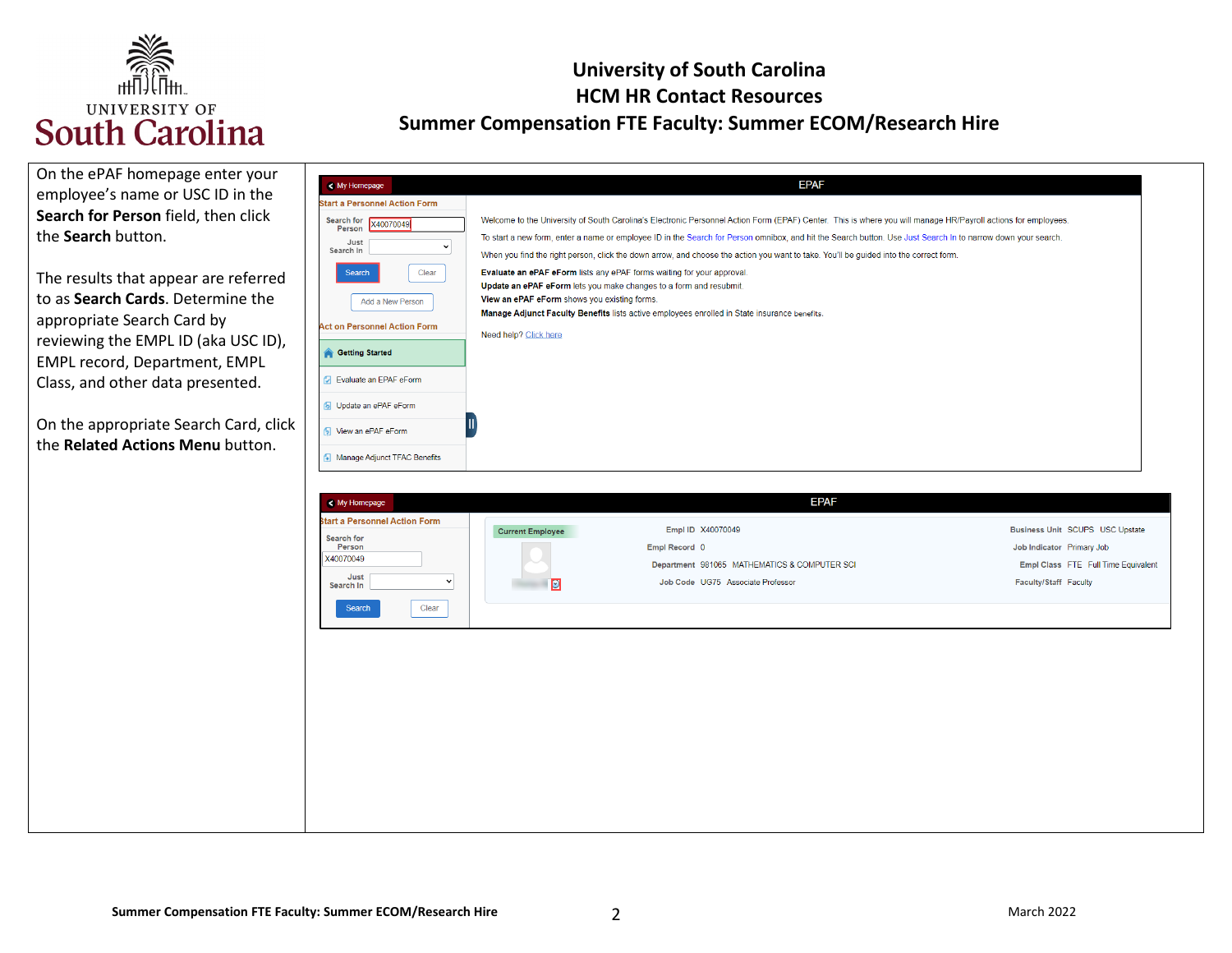

| The Related Actions Menu shows all   |                                                      |                                            |                                     |
|--------------------------------------|------------------------------------------------------|--------------------------------------------|-------------------------------------|
| the actions/eForms which the user    | <b>Actions</b>                                       | $\times$<br><b>EPAF</b>                    |                                     |
| has authority to initiate on this    | <b>View Personal Data</b><br><b>Current Employee</b> | Empl ID X40070049                          | Business Unit SCUPS USC Upstate     |
| specific employee's EMPL record.     | View Job Data                                        | Record 0                                   | Job Indicator Primary Job           |
|                                      |                                                      | partment 981065 MATHEMATICS & COMPUTER SCI | Empl Class FTE Full Time Equivalent |
| The Faculty Summer Hire eForm is     | Separation/Retirement<br>n                           | ob Code UG75 Associate Professor           | Faculty/Staff Faculty               |
| used to hire FTE faculty into summer | Leave w/out Pay                                      |                                            |                                     |
| appointments for either Instruction  |                                                      |                                            |                                     |
| or ECOM/Research. Note this option   | Paid Leave                                           |                                            |                                     |
| will only appear in the Related      | Job Change                                           |                                            |                                     |
| Actions Menu for FTE faculty.        | <b>Additional Pay</b>                                |                                            |                                     |
|                                      |                                                      |                                            |                                     |
| From the Related Actions Menu, click | <b>Additional Assignment</b>                         |                                            |                                     |
| the Faculty Summer Hire option.      | <b>Account Funding Change</b>                        |                                            |                                     |
|                                      |                                                      |                                            |                                     |
|                                      | <b>Faculty Summer Hire</b>                           |                                            |                                     |
|                                      |                                                      |                                            |                                     |
|                                      |                                                      |                                            |                                     |
|                                      |                                                      |                                            |                                     |
|                                      |                                                      |                                            |                                     |
|                                      |                                                      |                                            |                                     |
|                                      |                                                      |                                            |                                     |
|                                      |                                                      |                                            |                                     |
|                                      |                                                      |                                            |                                     |
|                                      |                                                      |                                            |                                     |
|                                      |                                                      |                                            |                                     |
|                                      |                                                      |                                            |                                     |
|                                      |                                                      |                                            |                                     |
|                                      |                                                      |                                            |                                     |
|                                      |                                                      |                                            |                                     |
|                                      |                                                      |                                            |                                     |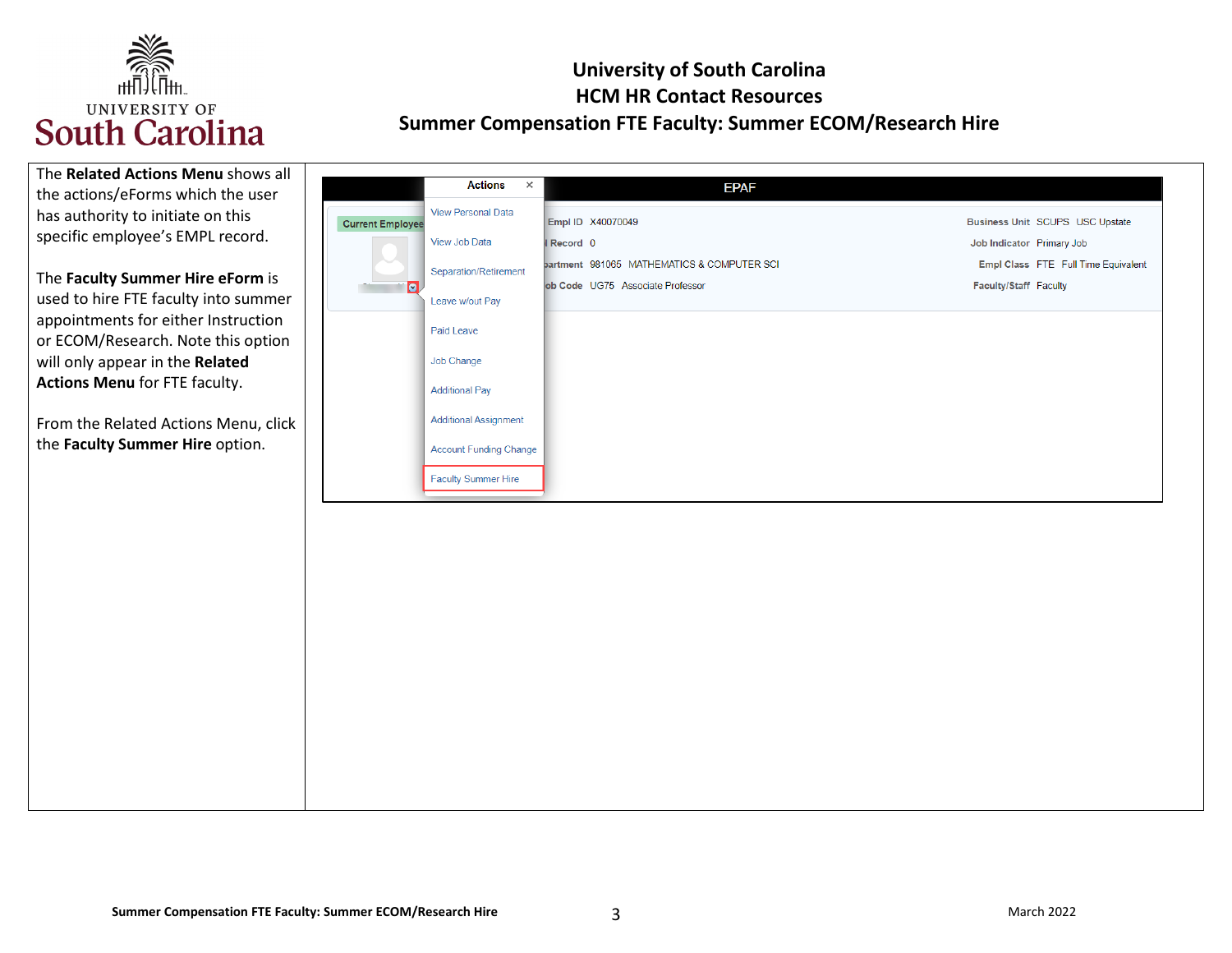

| Hire eForm: | <b>Completing the Faculty Summer</b>                                                           | $(+)$ Summer Hire : Hire Information                                                              | Form ID 396175                                                                                |
|-------------|------------------------------------------------------------------------------------------------|---------------------------------------------------------------------------------------------------|-----------------------------------------------------------------------------------------------|
|             | 1. The Action of Additional Job<br>pre-populates and is the only                               | <b>Primary Job Info</b>                                                                           | <b>Highlights Enabled:</b><br>Yes (                                                           |
|             | option.                                                                                        | <b>Name</b><br>Empl Record 0                                                                      | Empl ID X40070049<br><b>Employee Classification FTE</b>                                       |
|             | 2. Click the Reason Code drop-<br>down menu button and<br>select Summer Research.              | Job Code UG75<br><b>Business Unit SCUPS</b><br><b>Hire Info</b>                                   | Department 981065                                                                             |
|             | 3. Enter the <b>Effective Date and</b><br><b>Expected Job End Date</b><br>associated with this | "Action   Additional Job<br>v Additional Job<br>Year 2022<br>圇<br>*Effective Date                 | *Reason<br><b>Summer Instruction</b><br><b>Summer Research</b><br>曲<br>*Expected Job End Date |
|             | ECOM/Research hire.<br>ECOM/Research<br>a.<br>hires cannot start<br>before 5/16/xxxx           | $\left(\textcolor{red}{\bullet}\right)$ Summer Hire : Hire Information<br><b>Primary Job Info</b> | Form ID 396175<br>Current Values (14<br>Highlights Enabled: (<br>Yes (                        |
|             | and cannot extend<br>past 8/15/xxxx.                                                           | <b>Name</b><br>Empl Record 0<br>Job Code UG75                                                     | Empl ID X40070049<br><b>Employee Classification FTE</b>                                       |
|             |                                                                                                | <b>Business Unit SCUPS</b><br><b>Hire Info</b>                                                    | Department 981065                                                                             |
|             |                                                                                                | "Action Additional Job<br>v Additional Job<br>Year 2022                                           | *Reason Summer Research<br>Summer Research                                                    |
|             |                                                                                                | 画<br>*Effective Date 05/16/2022                                                                   | 圇<br>*Expected Job End Date 08/15/2022                                                        |
|             |                                                                                                |                                                                                                   |                                                                                               |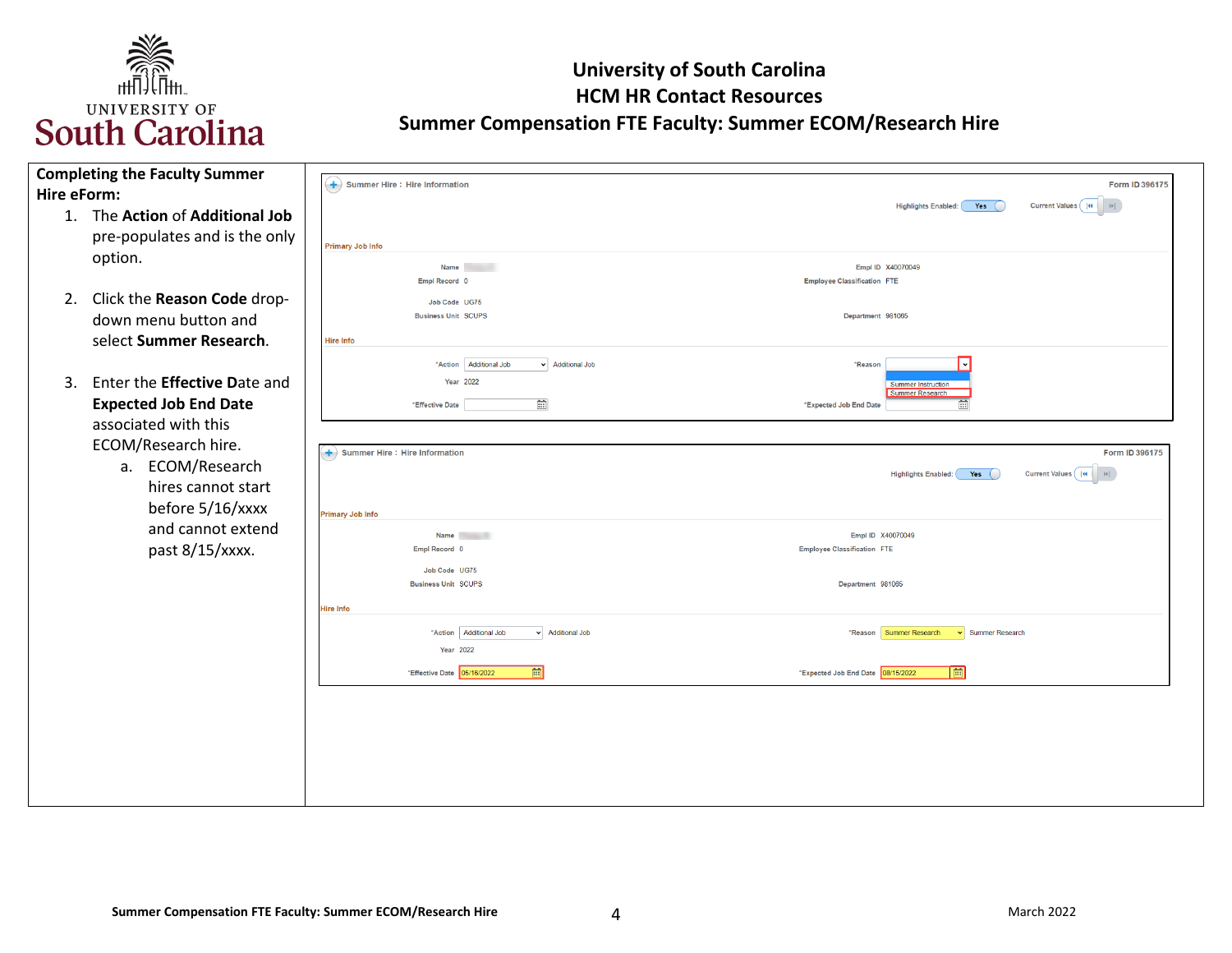

| 4.        | Enter the applicable data points           |                                              |                                                           |
|-----------|--------------------------------------------|----------------------------------------------|-----------------------------------------------------------|
|           | for the below Job Info fields.             | Job Info                                     |                                                           |
|           | You can type in the fields                 | $\overline{Q}$ scups<br>*Business Unit SCUPS | *Department 981065<br>Q UPS Div of Math and Computer Sci. |
|           | directly or use the Lookup                 | Q Library Class<br>*Location Code 974        | Job Code VSUM                                             |
|           | button to search for the                   | Q Dillon Buff<br>*Supervisor ID A00247995    |                                                           |
|           | information.                               | *Full/Part Time Full-Time                    |                                                           |
|           | <b>Business Unit (Campus)</b><br>a.        | Last Hire Date/Basis Start Date 01/01/2013   | Pay Basis SC9                                             |
|           | b.<br><b>Location Code</b>                 | Pay Group SRC SUMMER RESEARCH CURRENT        |                                                           |
|           | Supervisor ID<br>c.                        | Base salary 94358.00                         |                                                           |
|           | Full/Part Time<br>d.                       | <b>Employee Record Selected 1</b>            |                                                           |
|           | indicator                                  |                                              |                                                           |
|           | e. Department number                       |                                              |                                                           |
|           | There are several view-only fields in this |                                              |                                                           |
| section.  |                                            |                                              |                                                           |
| $\bullet$ | Last Hire Date/Basis Start Date            |                                              |                                                           |
|           | is the date that employee                  |                                              |                                                           |
|           | started their FTE position.                |                                              |                                                           |
| $\bullet$ | Pay Group is based on the                  |                                              |                                                           |
|           | employee's FTE pay group. For              |                                              |                                                           |
|           | example: If the FTE is paid                |                                              |                                                           |
|           | current in the FTE the summer              |                                              |                                                           |
|           | hires will also be current.                |                                              |                                                           |
|           |                                            |                                              |                                                           |
| $\bullet$ | Base Salary is the employee's              |                                              |                                                           |
|           | base salary as of the prior                |                                              |                                                           |
|           | spring semester. This is the               |                                              |                                                           |
|           | salary for calculation of the              |                                              |                                                           |
|           | summer earnings cap.                       |                                              |                                                           |
| $\bullet$ | <b>EMPL Record Selected lets you</b>       |                                              |                                                           |
|           | know which record the summer               |                                              |                                                           |
|           | hire will appear as once fully             |                                              |                                                           |
|           | executed in the system. The                |                                              |                                                           |
|           | Summer Hire eForm will reuse               |                                              |                                                           |
|           | old/inactive EMPL Records.                 |                                              |                                                           |
| $\bullet$ | Pay Basis is the employee's FTE            |                                              |                                                           |
|           | basis.                                     |                                              |                                                           |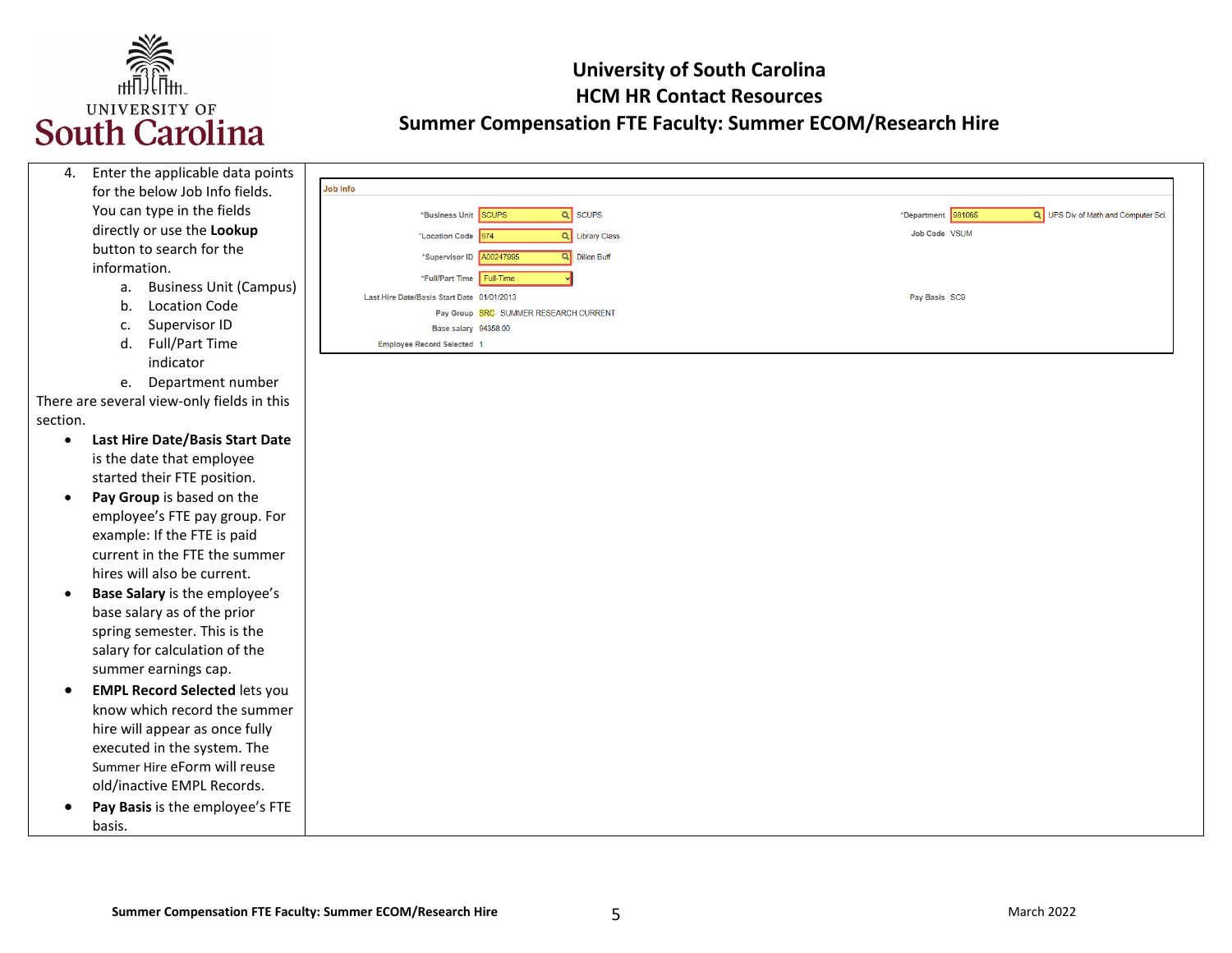

| Enter the ECOM Hours/Day<br>5.<br>that the employee will be<br>performing work associated | <b>Extra Compensation/Research</b><br>• For faculty with a 10 .5-month p<br>period identified in the appointn |
|-------------------------------------------------------------------------------------------|---------------------------------------------------------------------------------------------------------------|
| with this hire.                                                                           | - For faculty with an 11-month pa<br>identified in the appointment an                                         |
| Enter the Salary the employee<br>6.<br>should receive for performing                      | *ECOM Ho                                                                                                      |

this ECOM/Research. There are several view-only fields in this section:

- **Daily Rate** is an automatic calculation of the employee's daily maximum compensation.
- **Hourly rate** is an automatic calculation of the employee's hourly rate for the max daily compensation.
- **Compensation Limit** shows the employee's compensation earnings limit for the summer. This field displays 3 digits after the decimal but the eForm will automatically drop any digits after the 2<sup>nd</sup> decimal place in the Salary field.
- number of workdays between this eForm. • **ECOM # of Days** shows the the effective and end-dates on
- • **Standard Hours** are the hours per week based on the **Full/Part Time** and **ECOM Hours/Day** fields. If the employee works 7.5 hours/day the system will round this to 38.

| ompensation/Research                                                                 |                       |                                                                                                                                                                                                                                |
|--------------------------------------------------------------------------------------|-----------------------|--------------------------------------------------------------------------------------------------------------------------------------------------------------------------------------------------------------------------------|
| riod identified in the appointment and is subject to any limits imposed by the unit. |                       | r faculty with a 10.5-month pay basis, total compensation for Summer 2021 from all sources cannot exceed 14,66% of the faculty member's preceding academic year salary (up to 33 workdays, depending on dates). The compensati |
| entified in the appointment and is subject to any limits imposed by theunit.         |                       | r faculty with an 11-month pay basis, total compensation for Summer 2021 from all sources cannot exceed 9.36% of the faculty member's preceding academic year salary (up to 22 workdays, depending on dates). The compensation |
| *ECOM Hours/Day 7.50                                                                 |                       | ECOM# of Days 66.00                                                                                                                                                                                                            |
|                                                                                      | *Salary 31940.180000  | Standard Hours 38.00                                                                                                                                                                                                           |
|                                                                                      | Daily Rate 483.887000 |                                                                                                                                                                                                                                |
| Hourly Rate 60,485875                                                                |                       |                                                                                                                                                                                                                                |
| Compensation Limit 31940.183000                                                      |                       |                                                                                                                                                                                                                                |
|                                                                                      |                       |                                                                                                                                                                                                                                |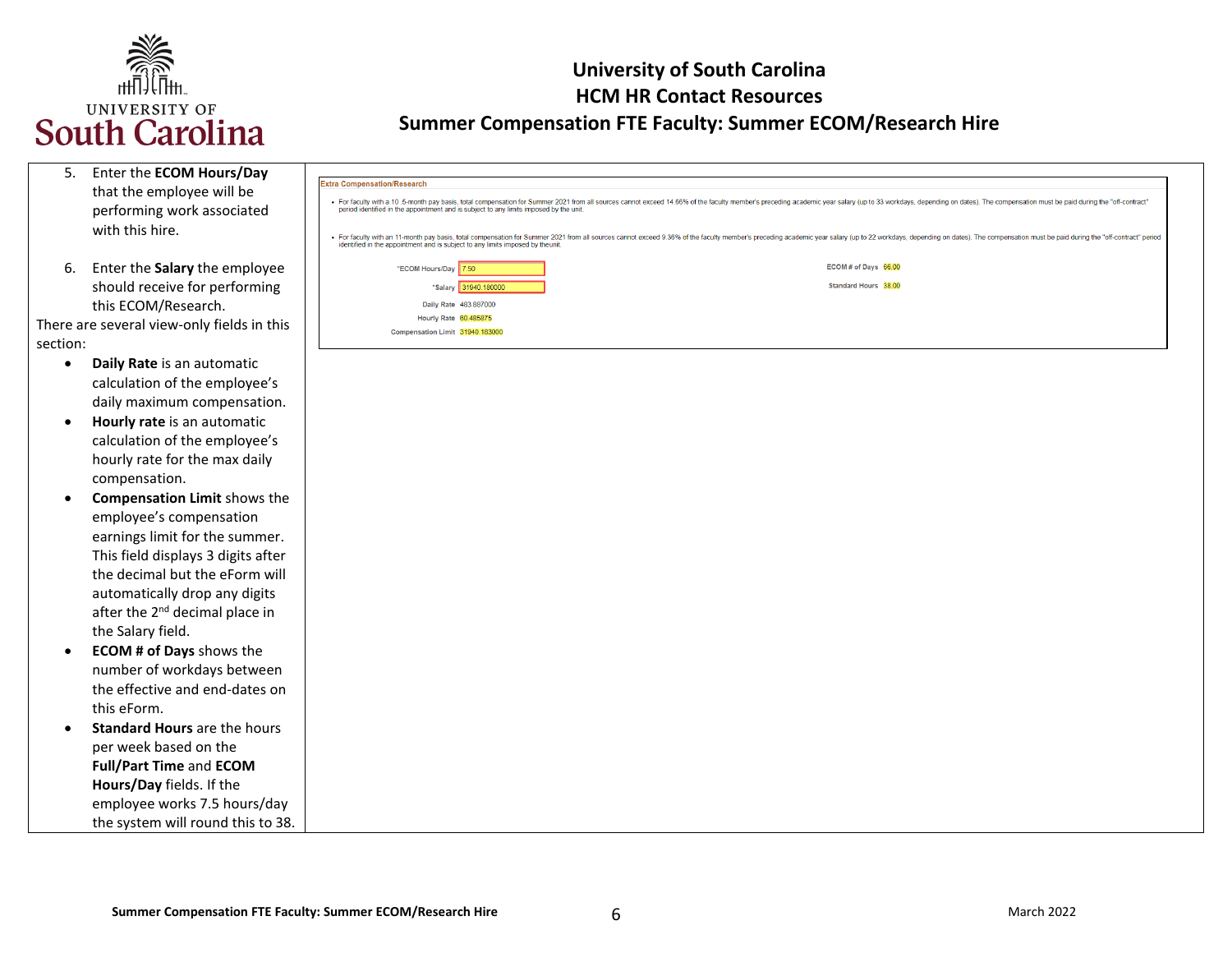

|  | There are two view-only sections: |
|--|-----------------------------------|
|--|-----------------------------------|

- The **Summer Compensation**  section shows all approved summer hires and summer Hire eForms in flight for this employee.
- **Summer Total Compensation**  is the total salary amount for this hire and all other summer hires.
- 7. Click the **Select Funding**  button to add the applicable funding source for this summer hire.
	- a. Note the **Account**  code for Summer ECOM/Research is **51300**.
- 8. Enter the **Budget Amount** or **Percent of Distribution**. Click the Plus **+** button to add additional rows of funding if applicable.

| <b>Effective Date ©</b>   |              | Expected Job End Date $\Diamond$          |                       | Empl Record $\Diamond$ Year $\Diamond$ |                   | Compensation Rate © Comp Rate Code © |              |                         | Summer Session Code © |                                         | Course Number ©         |                   | Form ID $\Diamond$                      | Form Status/Empl Status ©     |                              |
|---------------------------|--------------|-------------------------------------------|-----------------------|----------------------------------------|-------------------|--------------------------------------|--------------|-------------------------|-----------------------|-----------------------------------------|-------------------------|-------------------|-----------------------------------------|-------------------------------|------------------------------|
|                           |              |                                           |                       | $\overline{\mathbf{0}}$                |                   | 0.000000                             |              |                         |                       |                                         |                         |                   |                                         |                               |                              |
|                           |              |                                           |                       |                                        |                   |                                      |              |                         |                       |                                         |                         |                   |                                         |                               |                              |
| <b>Total Compensation</b> |              |                                           |                       |                                        |                   |                                      |              |                         |                       |                                         |                         |                   |                                         |                               |                              |
|                           |              | Summer Total Compensation 31940.18        |                       |                                        |                   |                                      |              |                         |                       |                                         |                         |                   |                                         |                               |                              |
| <b>Account Funding</b>    |              |                                           |                       |                                        |                   |                                      |              |                         |                       |                                         |                         |                   |                                         |                               |                              |
|                           |              |                                           |                       |                                        |                   |                                      |              |                         |                       |                                         |                         |                   |                                         |                               |                              |
|                           |              | Budget Amount © Percent of Distribution © | <b>Select Funding</b> | <b>Operating Unit</b>                  | <b>Department</b> | Fund Code Account                    |              | <b>Class Field</b>      | <b>Business Unit</b>  | <b>Project/Grant</b>                    | <b>Activity ID</b>      | <b>Cost Share</b> | <b>Combination Code</b>                 | <b>Insert A</b>               | 1 row<br>Delete A            |
|                           |              |                                           |                       |                                        |                   | ☆                                    | △            | $\hat{C}$               | ☆                     |                                         | ≎                       | ≎                 | ☆                                       | Row                           | Row                          |
|                           | 0.000000     | 0.000000                                  | Select Funding        |                                        |                   |                                      |              |                         |                       |                                         |                         |                   |                                         | $\div$                        | -                            |
|                           |              | PercentTotal 0.000000                     |                       |                                        |                   |                                      |              |                         |                       |                                         |                         |                   |                                         |                               |                              |
|                           |              |                                           |                       |                                        |                   |                                      |              |                         |                       |                                         |                         |                   |                                         |                               |                              |
| <b>Account Funding</b>    |              |                                           |                       |                                        |                   |                                      |              |                         |                       |                                         |                         |                   |                                         |                               |                              |
|                           |              |                                           |                       |                                        |                   |                                      |              |                         |                       |                                         |                         |                   |                                         |                               | 1 row                        |
|                           |              | Budget Amount © Percent of Distribution © | <b>Select Funding</b> | <b>Operating Unit Department</b>       | ≎                 | <b>Fund Code</b><br>≎                | Account<br>≎ | <b>Class Field</b><br>≎ | ≎                     | <b>Business Unit Project/Grant</b><br>≎ | <b>Activity ID</b><br>♦ | ≎                 | <b>Cost Share Combination Code</b><br>≎ | <b>Insert A</b><br><b>Row</b> | <b>Delete A</b><br>Row       |
|                           | 31940.180000 | 100.000000                                | <b>Select Funding</b> | <b>UP000</b>                           | 981065            | A0001                                | 51300        | 101                     |                       |                                         |                         |                   | A00000008046                            | Ŧ                             | $\qquad \qquad \blacksquare$ |
|                           |              |                                           |                       |                                        |                   |                                      |              |                         |                       |                                         |                         |                   |                                         |                               |                              |
|                           |              |                                           |                       |                                        |                   |                                      |              |                         |                       |                                         |                         |                   |                                         |                               |                              |
|                           |              |                                           |                       |                                        |                   |                                      |              |                         |                       |                                         |                         |                   |                                         |                               |                              |
|                           |              | PercentTotal 100.000000                   |                       |                                        |                   |                                      |              |                         |                       |                                         |                         |                   |                                         |                               |                              |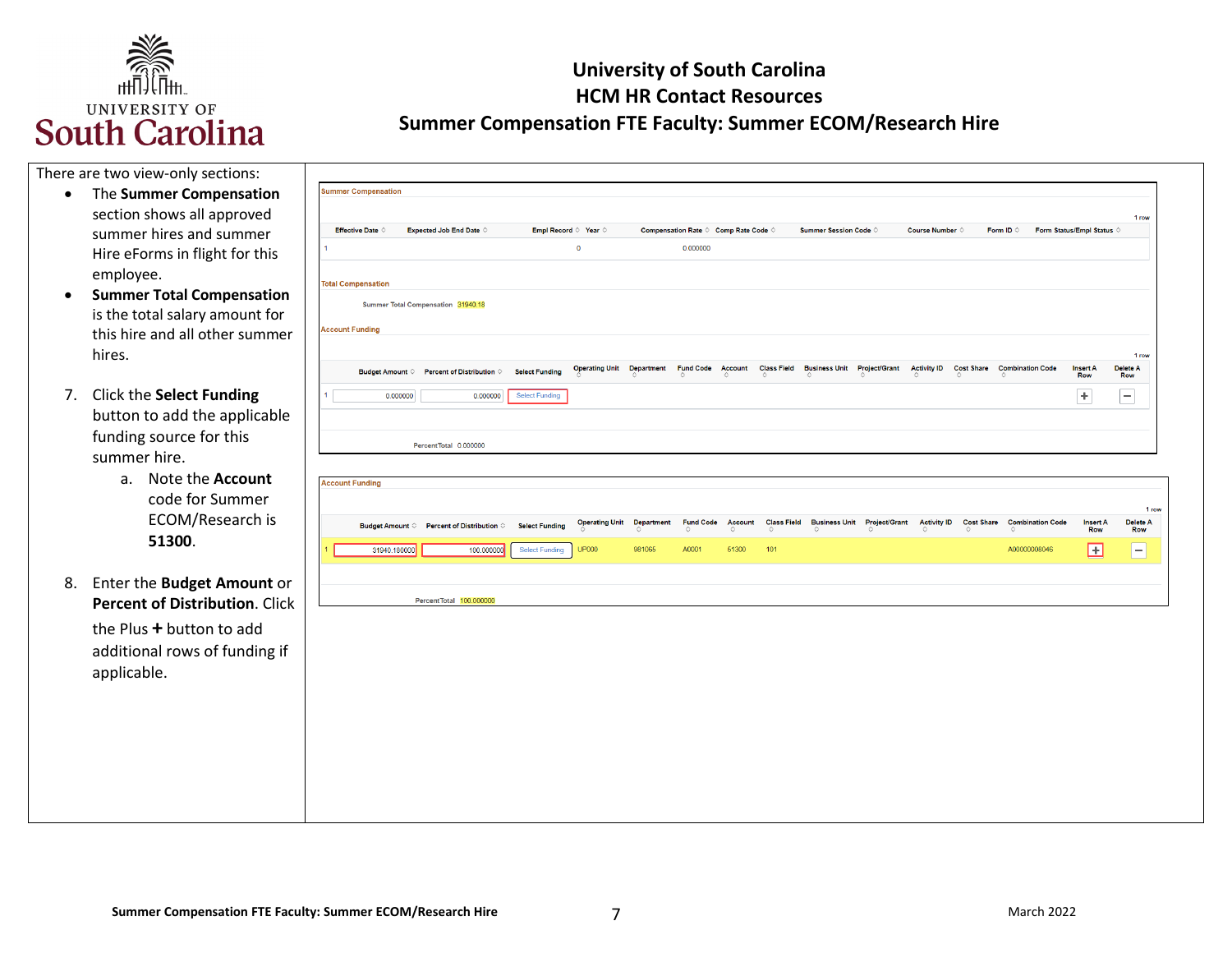

| 9. Offer letters are required for |                               |        |                        |                      |                        |  |
|-----------------------------------|-------------------------------|--------|------------------------|----------------------|------------------------|--|
| all summer hires. Click the       | <b>File Attachments</b>       |        |                        |                      | 1 row                  |  |
| <b>Upload</b> button and follow   | <b>Attachment Required</b>    | Action | Description $\diamond$ | File Name $\diamond$ | <b>Delete</b>          |  |
| the on-screen prompts to          | $\bullet$<br>$\blacksquare$   | Upload | Offer Letter           |                      | Delete                 |  |
| attach the document from          | Add                           |        |                        |                      |                        |  |
| your device.                      |                               |        |                        |                      |                        |  |
| a. Summer hire actions            |                               |        |                        |                      |                        |  |
| submitted without                 | <b>File Attachments</b>       |        |                        |                      |                        |  |
| an offer letter will be           | <b>Attachment Uploaded</b>    | Action | Description $\diamond$ | File Name $\diamond$ | 1 row<br><b>Delete</b> |  |
| recycled to the                   | $\bullet$<br>$\mathbf{1}$     | View   | Offer Letter           | hr27.pdf             | Replace                |  |
| initiator which may               | $\operatorname{\mathsf{Add}}$ |        |                        |                      |                        |  |
| delay payment to                  |                               |        |                        |                      |                        |  |
| the employee.                     | ▶ Comments                    |        |                        |                      |                        |  |
|                                   | Submit<br>Save<br>Search      |        |                        |                      |                        |  |
| 10. Review your work on the       |                               |        |                        |                      |                        |  |
| eForm, once you've                |                               |        |                        |                      |                        |  |
| confirmed the data click the      |                               |        |                        |                      |                        |  |
| Submit button.                    |                               |        |                        |                      |                        |  |
|                                   |                               |        |                        |                      |                        |  |
|                                   |                               |        |                        |                      |                        |  |
|                                   |                               |        |                        |                      |                        |  |
|                                   |                               |        |                        |                      |                        |  |
|                                   |                               |        |                        |                      |                        |  |
|                                   |                               |        |                        |                      |                        |  |
|                                   |                               |        |                        |                      |                        |  |
|                                   |                               |        |                        |                      |                        |  |
|                                   |                               |        |                        |                      |                        |  |
|                                   |                               |        |                        |                      |                        |  |
|                                   |                               |        |                        |                      |                        |  |
|                                   |                               |        |                        |                      |                        |  |
|                                   |                               |        |                        |                      |                        |  |
|                                   |                               |        |                        |                      |                        |  |